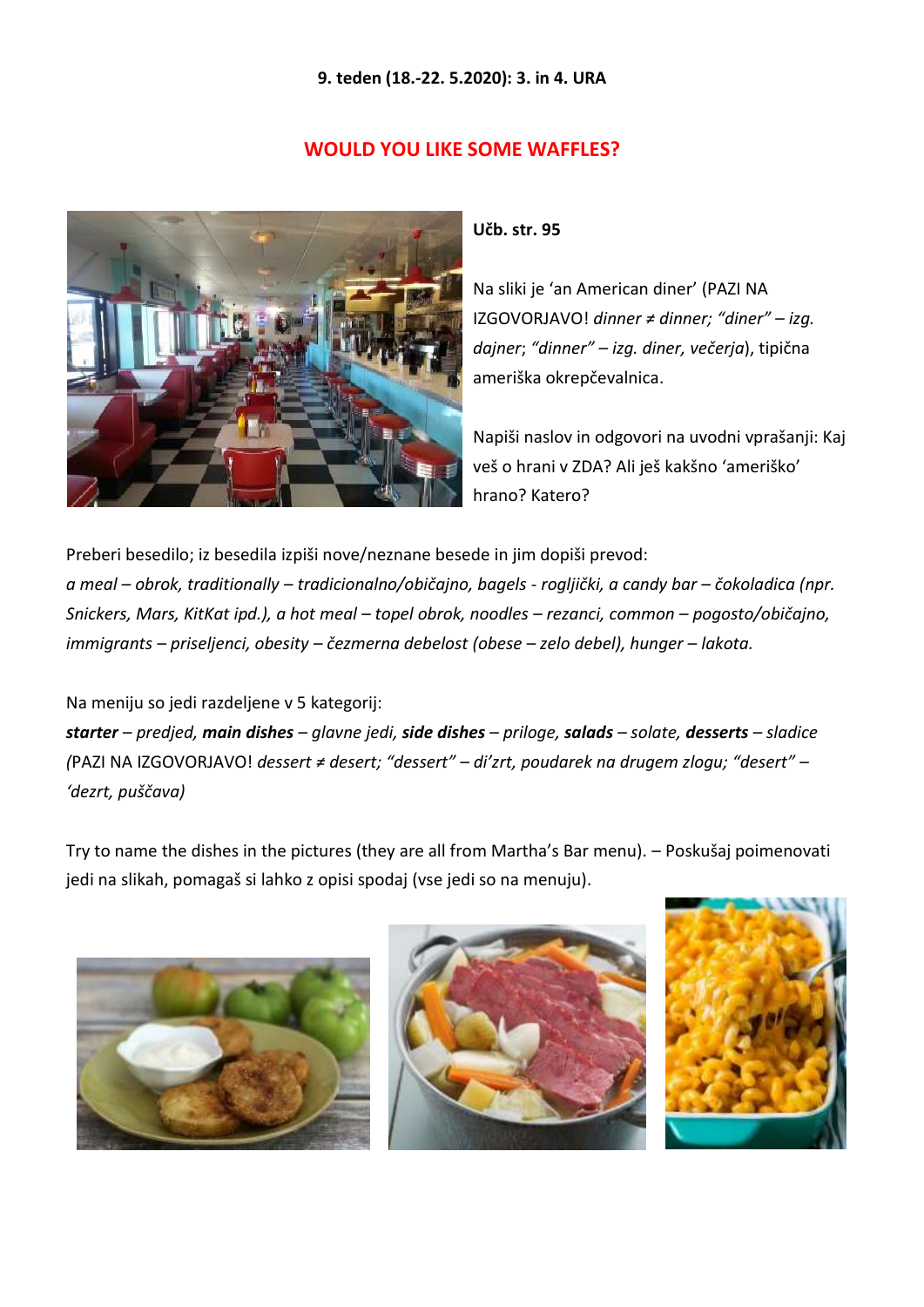



A **waffle** is a type of flat cake, with a pattern of squares cut into it. It is usually eaten with a sweet sauce. **Bagels** are dense, ring-shaped bread rolls.

**Donuts** (*doughnuts* in British English) are rings or pillows of dough which are deep-fried. They may be rolled in sugar, coated with icing or filled with jam.

**Pancakes** are made from flour, eggs and milk. They are quickly fried on both sides.

**Soda** is the US word for **soft drink or fizzy drink**, and **fries** (or French fries) is the US word for chips. The **dips** listed on the menu would probably be served with thin, crisp corn chips.

**Tex-Mex** dishes are in the style of the Mexican food found in Texas and the southwest of the USA. **Macaroni and cheese** is a pasta dish baked in the oven.

For a **New England boiled dinner**, corned beef (previously preserved using salt) is cooked gently in water until it is very tender.

**Chicken fajitas** are strips of spicy grilled chicken, vegetables and grated cheese wrapped in soft flat tortilla bread. This is another Tex-Mex dish.

For **Spanish rice**, additions such as chopped onion, celery, green pepper, tomatoes, garlic, cheese and spices are mixed with cooked rice.

**Hashed brown potatoes**, or hash browns, are made with grated potato and chopped onion, formed into cakes which are fried until they are brown.

**Pineapple upside-down cake** uses pineapple rings which are embedded in the top of the cooked cake when you turn it out of the tin.